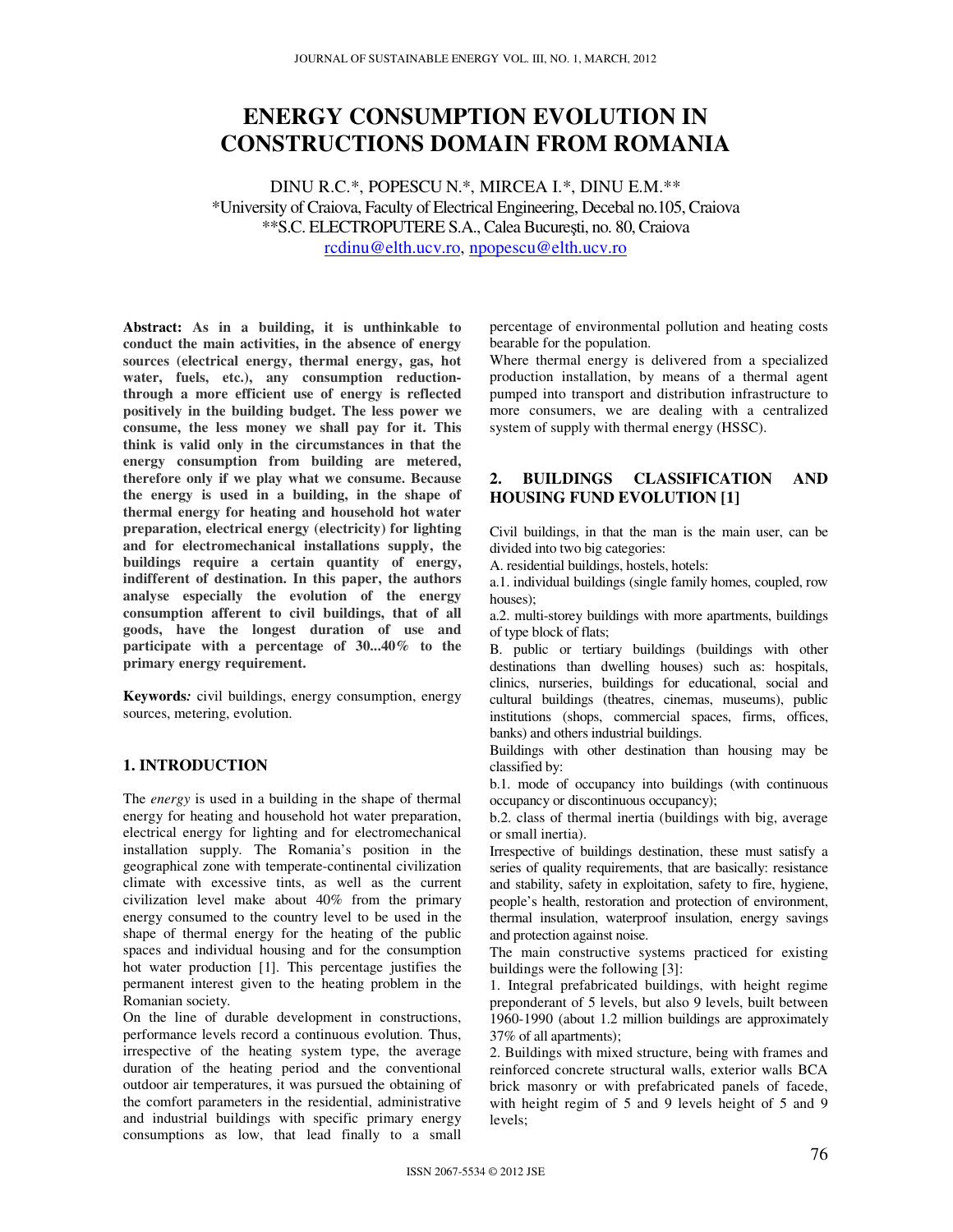3. Buildings with reinforced concrete walls, made using sliding formworks and strength structure of monolithic reinforced concrete frames, having shops on the ground floor (built in a small number);

4. Buildings with brick masonry structure, with height regime of 2 ... 4 levels;

5. Buildings with walls of wood, adobe (a mixture of straw and earth) or framework.

According to the Statistical Yearbook on January 1, 2000, our country's population was 22.455.000 inhabitants, Romania being situated on an average position in viewpoint of density (94 inhabitants/ $km^2$ ). Population distribution by age groups indicates the constant process of demographic aging and, implicit, a decrease in occupancy of dwellings from 2.83 persons/dwelling in 2000 to 2.77 persons/dwelling in 201 (table 1) [1].

**Table 1. Evolution of the population and of the dwelling fund** 

| Item | Year | <b>Population</b><br>forecast<br>[inhabitants] | Occupancy degree<br>forecasted,<br>[persons/housing] | <b>Number</b><br>of<br>dwellings |
|------|------|------------------------------------------------|------------------------------------------------------|----------------------------------|
|      | 1995 | 22.681.000                                     | 2.92                                                 | 7.782                            |
|      | 2000 | 22.455.000                                     | 2.83                                                 | 7.923                            |
|      | 2005 | 22.800.000                                     | 2.80                                                 | 8.120                            |
|      | 2010 | 23.200.000                                     | 2.77                                                 | 8.375                            |

Regarding the dwellings fund evolution in the country, as well as their level of endowment with equipement (table 2 and table 3), it observes a dwellings number increase.

| <b>Table 2. Dwellings d evolution</b> |      |               |                            |                    |                        |                    |
|---------------------------------------|------|---------------|----------------------------|--------------------|------------------------|--------------------|
|                                       |      | Year          | <b>Number of dwellings</b> |                    | <b>Habitable</b> space |                    |
|                                       | Item |               | [pieces]                   | $\lceil \% \rceil$ | $[10^3 \cdot m^2]$     | $\lceil \% \rceil$ |
|                                       |      | Prior to 1980 | 6.999.000                  | 88.3               | 236.566                | 86.9               |
|                                       | 2.   | 19811985      | 7.645.000                  | 96.5               | 233.413                | 85,8               |
|                                       | 3.   | 19851990      | 8.006.000                  | 101,0              | 146.847                | 90.7               |
|                                       | 4.   | 1991          | 7.659.000                  | 96.6               | 258.518                | 95,0               |
|                                       |      | 2000          | 7.923.000                  | 100                | 272.039                | 100                |

**Table 3. Degree of edowment with electrical and thermal installations, for the residential buildings** 

|             | Degree of endowment                                                                                                      |              | Medium                       |                              |
|-------------|--------------------------------------------------------------------------------------------------------------------------|--------------|------------------------------|------------------------------|
| <b>Item</b> |                                                                                                                          |              | Urban,<br>$\lceil \% \rceil$ | Rural,<br>$\lceil \% \rceil$ |
| 1.          | Dwellings equipped with central<br>systems, characterised theoretically by mears<br>of high energy efficiency            | 87,00        | 1,70                         |                              |
| 2.          | Dwellings that are connected to a public<br>network or have<br>proper systems<br>of<br>consumption hot water preparation |              | 92,00                        | 4.80                         |
| 3.          | Dwellings that have:                                                                                                     | - cold water | 87,00                        | 11,30                        |
|             | - sewage                                                                                                                 |              | 86,00                        | 10,00                        |
| 4.          | Dwellings that have electrical connections for<br>lighting and power outlets                                             |              | 93,00                        | 82,40                        |

On the one hand, this is due to the construction of dwellings for young people and families with modest incomes and the construction of dwellings from the population savings. On the other hand, this increase is due to the rehabilitation of a number of residential buildings from the existing dwellings fund, for the comfort standard improving.

In 2010, there were approximately 389 dwellings per 1000 inhabitants, their percentage depending on rooms number, as shown in Figure 1.



**Fig. 1. Dwellings percentage depending on rooms number in 2010** 

It is observed that the dwellings with three rooms will be most numerous because they represent a minimum necessary for domestic development, when the purchase of a dwelling will be a problem hard to solve for a good time. Also the energy consumption in the household sector by 2010 could be divided an classified both fuel type (table 4) and types of dwellings (Figure 2).

**Table 4. Energy consumption in the household sector, by types of fuel** 

| Item | <b>Energy type</b>    | U.M.           | In the residential<br>sector |       |
|------|-----------------------|----------------|------------------------------|-------|
|      |                       |                | U.M.                         | P.J   |
| 1.   | Solid fuel            | $10^3$ t       | 6,5                          | 191,6 |
| 2.   | Liquid fuel           | $10^3$ t       | 3,8                          | 112,1 |
| 3.   | Gaseous fuel          | $10 \cdot m^3$ | 1,0                          | 34,2  |
| 4.   | Unconventional energy | PJ             | 0.7                          | 0.7   |
|      | Total                 |                |                              | 338,6 |
| 5.   | Electricity           | TW-h           | 7.1                          | 25,6  |
| 6.   | Centralized heating   | РJ             | 107,3                        | 107,3 |



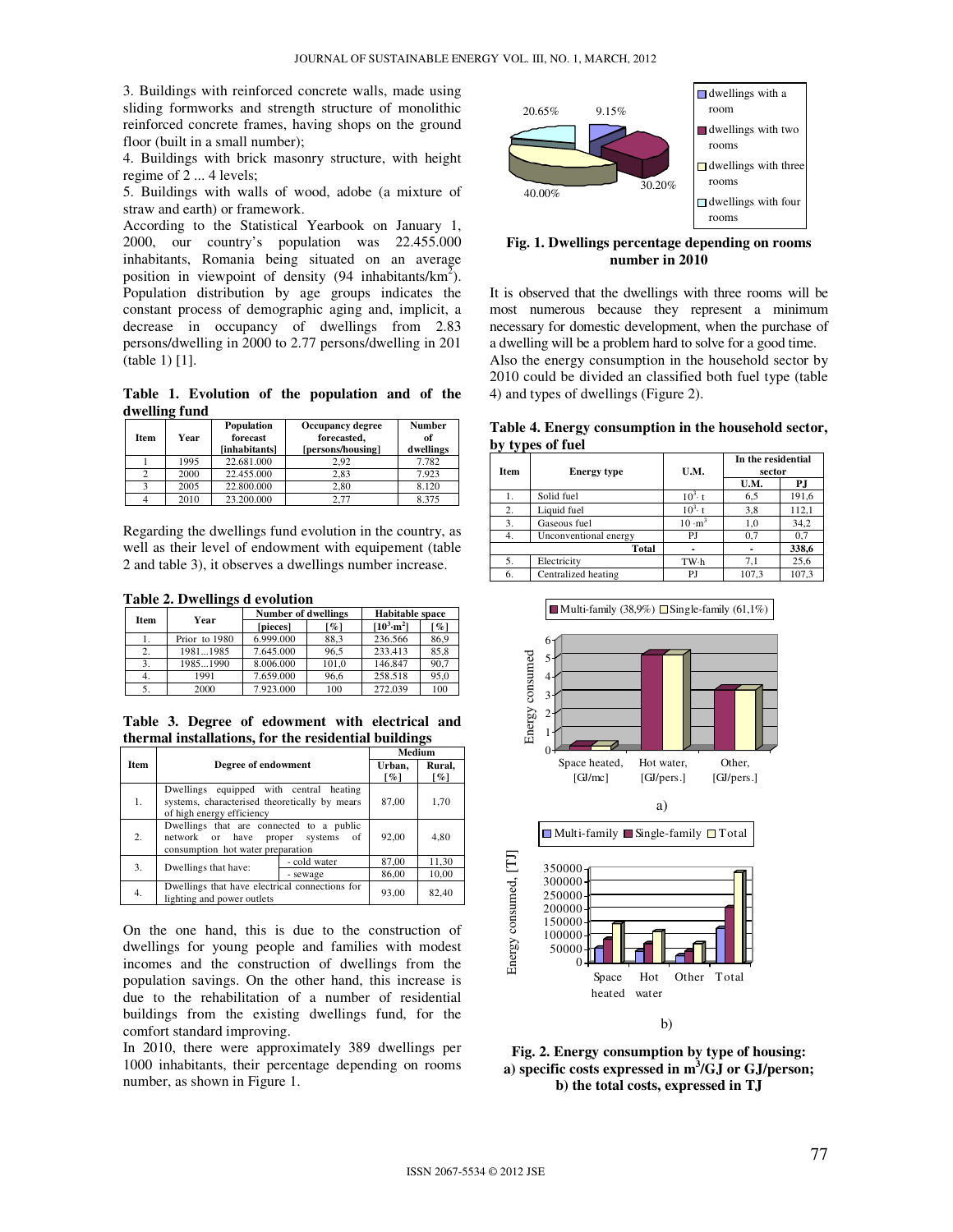### **3. ENERGY SUPPLY OF BUILDINGS**

During cold season, the energy is used for thermal comfort insurance inside. This supposes the realization of a correlation between temperature and humidity. For this, it is necessary a correct heating and ventilation of the house. Otherwise, in the cold season, the dampnes (of walls) and the mildew can form on the walls of bathrooms and massive furniture bodies behind. The humidity can come from outside or onside. The air contains water as vapor. For example, at 0°C the air contains 5g water/ $m<sup>3</sup>$ , and at 20 $\degree$ C the air can contain can contain  $17g$  water/ $m<sup>3</sup>$ . The damp air in contact with cold surfaces condenses, leading to gradual walls damping. A damp wall leads of three times more energy towards outside than a dry wall. In addition, the wall material damage appears in time.

| <b>Apartments (1)</b>                          |              |
|------------------------------------------------|--------------|
| Heating (blue)                                 | 40,47 %      |
| Household hot water (red)                      | 35,48 %      |
| Food preparation (yellow)                      | 15,54 %      |
| Lighting and labour saving devices             | 8,51 %       |
| (violet)                                       |              |
| TOTAL                                          | $100,00\ \%$ |
| Row housing, coupled (2)                       |              |
| Heating (blue)                                 | 41,62 %      |
| Household hot water (red)                      | 35,03 %      |
| Food preparation (yellow)                      | 15,23 %      |
| Lighting and labour saving devices<br>(violet) | 8,12%        |
| <b>TOTAL</b>                                   | $100,00\%$   |
| Individual houses (3)                          |              |
| Heating (blue)                                 | 53,40 %      |
| Household hot water (red)                      | 27,18 %      |
| Food preparation (yellow)                      | 11,89 %      |
| Lighting and labour saving devices             |              |
| (violet)                                       | $7,53\%$     |
| <b>TOTAL</b>                                   | 100,00 %     |
|                                                |              |
|                                                |              |
| <b>Apartments (1)</b>                          |              |
| Heating (blue)                                 | 49,82%       |
| Household hot water (red)                      | 20,58 %      |
| Food preparation (yellow)                      | 19,13%       |
| Lighting and labour saving devices             | 10,47 %      |
| (orange)<br><b>TOTAL</b>                       | 100,00 %     |
| Row housing, coupled (2)                       |              |
| Heating (blue)                                 | 50,77 %      |
| Household hot water (red)                      | 20,43 %      |
| Food preparation (yellow)                      | 18,58 %      |
| Lighting and labour saving devices             |              |
| (orange)                                       | $10,22\%$    |
| <b>TOTAL</b>                                   | 100,00 %     |
| Individual houses (3)                          |              |
| Heating (blue)                                 | 62,32%       |
| Household hot water (red)                      | 15,02 %      |
| Food preparation (yellow)                      | 13,88 %      |
| Lighting and labour saving devices<br>(orange) | 8,78 %       |

*TOTAL 100,00 %*

Durring warm season, the energy is used for climate maintenance, because it appears the discomfort caused by high temperatures.

To save energy, in both cases it is necessary a correct insulation of the building envelope, both by improving thermal insulation (exterior walls, windows, roof, basement) and by maintaining of the heating and air conditioning installation in the good condition of operating. Lately, the climate maintenance installation number has increased much, and so the electrical consumption afferent to buildings.

It asks the question which is the percentage of the expenses and of the energy costs, in the invoice for the comfort level insurance for diverse buildings types and different energy supply systems (figure 3, 4 and 5) [2], [7].



**Fig. 3. The share of activities in the energy invoice for buildings supplied in the centralized system** 



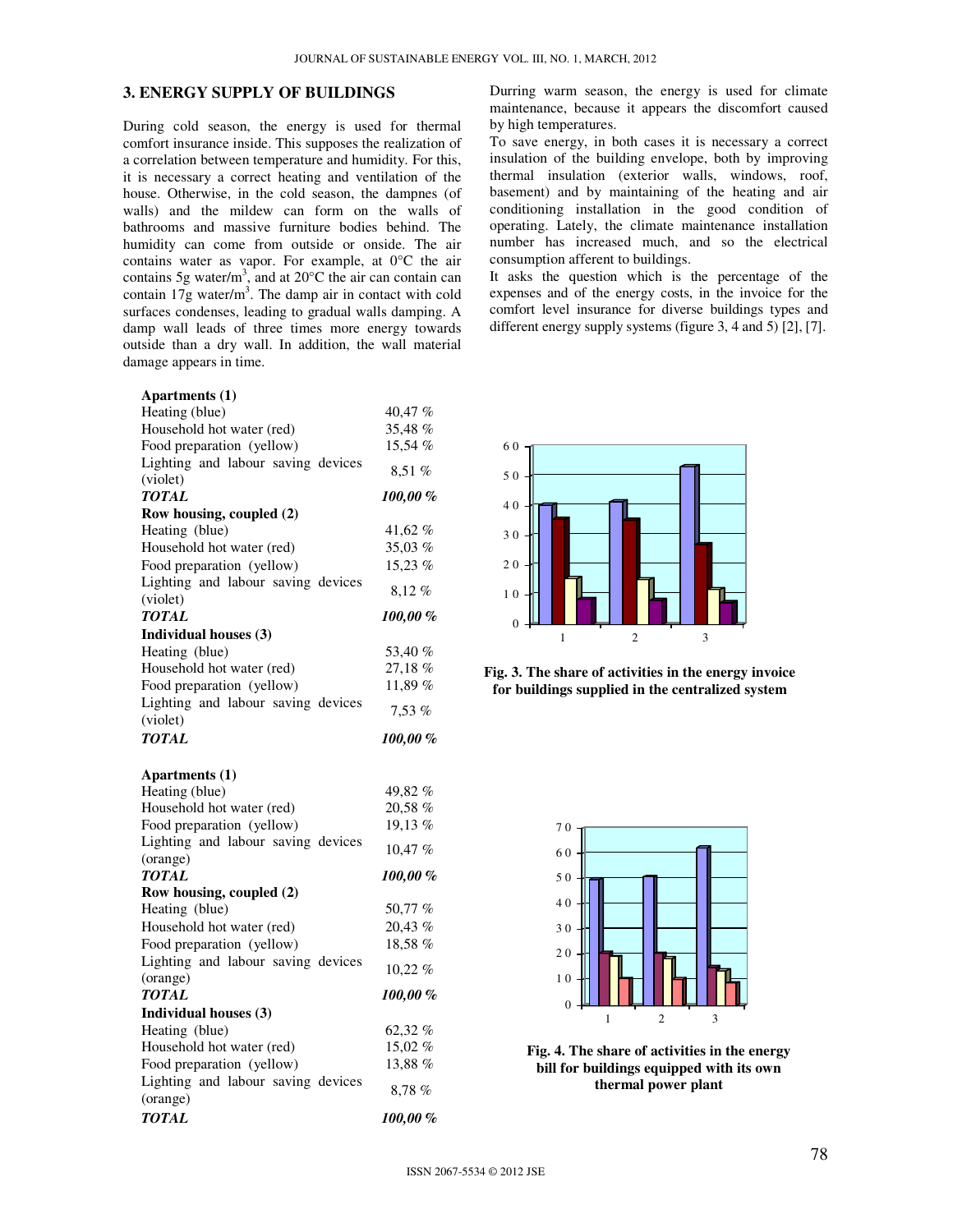| Row housing, coupled (1)                       |           |
|------------------------------------------------|-----------|
| Heating (blue)                                 | 61,19 %   |
| Household hot water (red)                      | 4,85 %    |
| Food preparation (yellow)                      | 22.39 %   |
| Lighting and labour saving devices             | 11,57%    |
| (orange)                                       |           |
| <b>TOTAL</b>                                   | 100,00 %  |
| Individual houses (2)                          |           |
| Heating (blue)                                 | 73,09 %   |
| Household hot water (red)                      | 3,65%     |
| Food preparation (yellow)                      | $16.28\%$ |
| Lighting and labour saving devices<br>(orange) | 6.98 $%$  |
|                                                |           |

In all cases, the main percentage of the expances for the energy services of the dwellings is owned by heating costs, irrespective of heat supply system type and of dwellings type (table 5).

**Table 5. Percentage of the expances for the energy services of the dwellings** 

| <b>Energy consumption type</b>           | <b>Apartament</b> | Row<br>housing,<br>coupled | <b>Individual</b><br>house |
|------------------------------------------|-------------------|----------------------------|----------------------------|
| Dwelling heating                         | 45.15 %           | 51.18%                     | 62.94%                     |
| Lighting and labour<br>saving<br>devices | 9.49%             | 9.97%                      | 7,74%                      |
| TOTAL                                    | 54,64 %           | 61,15 $%$                  | 70,68 %                    |

These data are different from one geographical zone to another, from one family to another, being influenced by dwelling endowment and standards of living, implicit by family incomes.

At the national level, the average annual global consumption in Romania has decreased from 2,7 TEP/dweller in 1990, to 1,8 TEP/dweller in 2010, the world average being of 1,76 TEP/dweller. The power consumption is approximately 2000 kWh/(dweller⋅year), in that domestic consumption is of 340 kWh/(dweller⋅year) [5]. Comparative with the world level, this represents average value.

### **4. ENERGY IMPACT ON THE ENVIRONMENT**

The correlations that exist between energy and environment are known. In all processes of exploitation, conversion, transport, distribution and utilisation of the all forms of energy, the environment is affected. The substances that result from these processes pollute chemically, visually, electrically, magnetically and sonorously the environment generally, but the living persons too (people, plants, animals). The chemical substances resulted from the fuels combustion  $(CO_2, CH_4,$  $NO<sub>x</sub>$ ,  $SO<sub>2</sub>$ ) are the glass-house effect cause, that leads to the increase temperature environment.

For Romania, the emissions of  $CO<sub>2</sub>$  are about 5,2 tonnes/(dweller⋅year) and at the European Union's level these are of 7,3 tonnes/(dweller⋅year) [3].



**Fig. 5. The share of activities in the energy bill for buildings equipped with stoves for heating** 

The mode of solving this problem is provided in International Conventions, European Union and national development strategies.

A problem that was given its importance and less attention is given to it, is the problem of the forest that can counterbalance the emissions of  $CO<sub>2</sub>$ . Both at world level and national, the forests have been cut down mercilessly and without judgment. In addition to climate influences, the forests lack produce soil erosion too. For example, in Dolj district the forests represent less than 45% as compared with the area in 1945 [7]. The forests have been cut before 1990 and after land appropriation. It was not planted and do not plant anything. In these circumstances, the process of desertification of the area south of Oltenia tends to enlarge to Craiova. Urgent measures and programs for reforestation are required, and the population must has an active rol. For this, campaigns of population informing on the effects that feel and see through the severe drought it the zone, in recent years, are necessary. The zones, the areas and the species that will plant, must be identified.

The environment problem must seen through respecting of the following principles [4]: the polluter has responsibility and he pay; the implementation of the environment politics in the main directions of activity (agriculture, industry, energy, transports, tourism, habitat and social life); the increase of the role of participation of the population, of the non-governmental organizations and associations, of local authorities to taking of decisions; the evaluation of the human activity impact on the environment; the subsidiarity principle – the actions undertake by the more efficient persons, in the prior directions and in the places with maximum effects; the development of the information, of the education, of the dialogue and of the transparency.

We will not insist on the known measures that must be followed, but we will insist on the necessity of the urgement and of the application of these measures.

**The building as a medium [5].** As how it was mentioned, in the spaces of dwett but in those too in that different activities (education, health, culture, management, industry) are in progress, the realization of a microclimate (thermal, visual, olfactory and auditory comfort) is necessary for the assurance of a good productivity of the activity that is in progress. In an ailing building, a normal activity with healthy people cannot be in progress.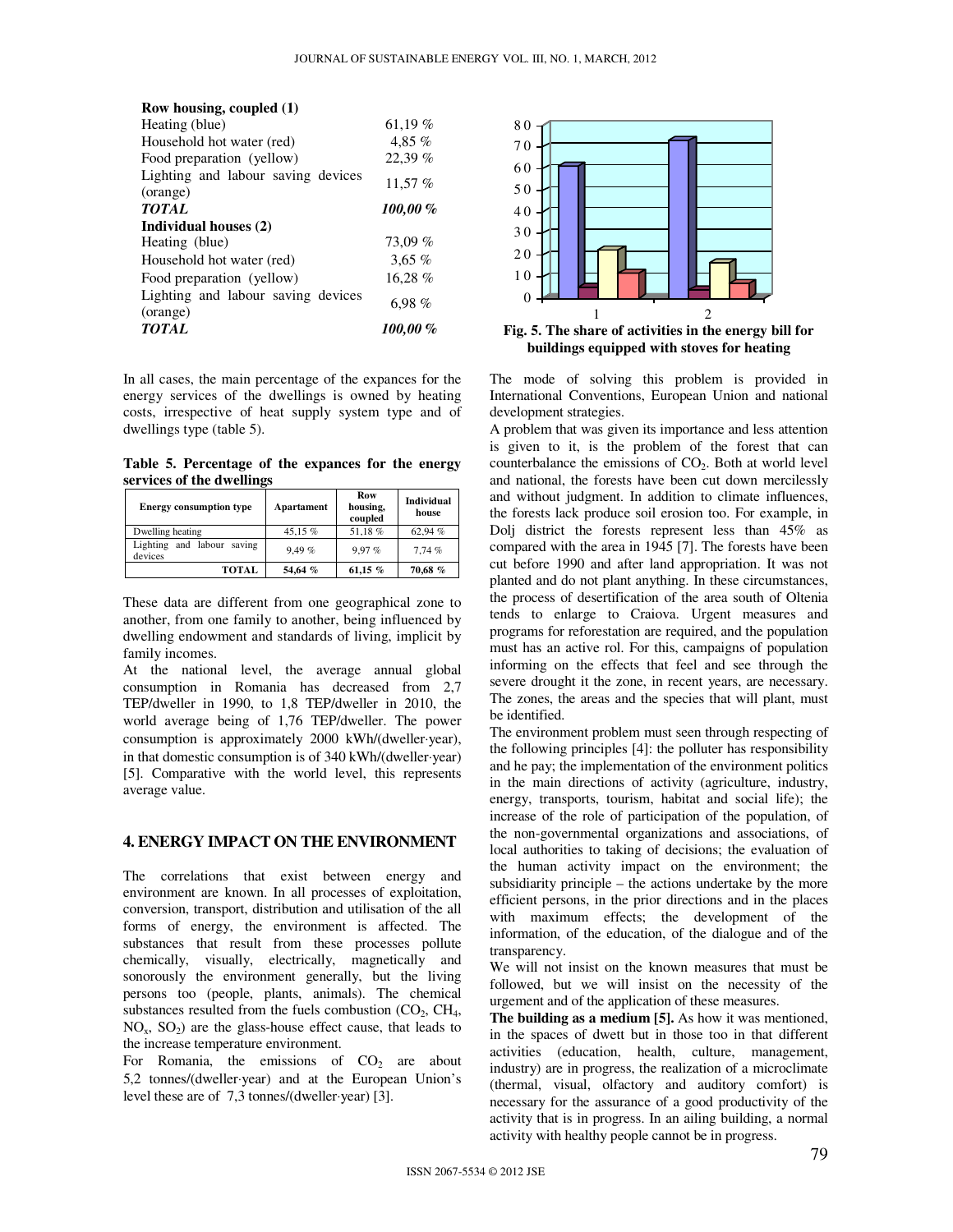**The lack of heating generates low-temperatures, humidity, dampness of walls, mildew, there fore culing buildings.** These produces discomfort (stress), but also diseases (rheumatism, cardiovascular ailments, ailments of the breathing apparatus), leading to the decrease of the intellectual work capacity of the pupils and of the students (in the education spaces and at home), to the decrease of the physical and psychic recovery capacity of the which stay in the ailing buildings. In addition, the diseases lead to the increase of the medicines consumption, of the hospitalization days number, of the sick leaves days number, of the number of those who are pensioned ahead of term. Last but not least, the work capacity and therefore yhe production achieved decrease. The investment made in the educational and professional preparation of the people cannot recover.

It imposes a financial analysis at the macroeconomic level, so at the national level, that to compare the expenses from accounting with the health problems, with the funds that would spend for the improvement of the system of supply with electric energy necessary for the dwellings heating.

It is therefore necessary both a quantization of the supplement ary health expenses, because of the thermal comfort lack (the buildings heating), and their comparison with those for the ailing buildings recovery.

Also, it is imposes an attentive analysis to the use of the actual decentralised systems of climatizing, to the efficiency and the costs of these systems, for a more responsible use of their own, therefore for the electrical energy consumption decrease. Projects for the complex three-generated installations use (electrical energy, thermal energy and cold) at the important buildings (hospitals, space of education, administration, banks) can make.

Also, it is imposes a more attentive analysis of the manner of calculation of the expenses for heating, taking dwelling blocks particularities into account, in the first time. Indifferent by mode of heating of the blocks, to the expenses calculation well must be taken into account the norms of heating requirement calculation, from that the supplementary surfaces of the heating devices result for the flats from the certain positions (the last floor, ground floor, corner, north). These assure the comfort for those which dwell in the rest of the flats. One thing is clearly, simply, knew and that must be taken into account as to the calculation of the repartition of thermal energy consumed for heating.

The manner of assurance of the funds for thermal rehabilitating of ailing buildings is an important problem that must be considered. It is known that a good part of families, which in blocks of flats, are poorly and do not have money to pay for the energy consumption. They unplug and in this way the temperature into buildings decrease, with implications on the health condition. So in the future will must found ways through that the money necessary to the buildings treatment to be assured from the actual funds of subsidization of the heating, for these families.

Also, concrete legislative and financing solutions will must found for the use of the regenerative energy sources, that to cover a part of the electrical and thermal energy requirement. All these will lead to a decrease of the global energy requirement and therefore to the decrease of the reccurency effort for the importation of energy.

# **5. FACTORS THAT INCLUDE THE IMPACT OF THE ENERGY EFFICIENCY MEASURES**

Since 1989, the international organizations have tried to implement the energy efficiency projects in Romania. In spite of the important financial efforts, the energy efficiency measures have not always had the expected social impact.

There are more factors that have contributed to this, of that the most important factors were [3]: the relative decreased price of fuels; the relative decrease price of the energy; until recently, the population was not awarely of the energy saving necessity; energy saving methods are not knew; in the case of the buildings connected to the cogeneration system, a direct connection between the consumed thermal energy (for heating and in the form of householding hot water) and the costs paid for this consumptions was not existed; at the governmental level, a coherent politics of supporting of the energy efficiency measurement was not existed; the beneficiaries dispose not of funds for the energy efficiency measurement application.

An analysis of the view of development of the systems of supply with thermal energy produced centralized in Romania, must take account of the following main factors [2], [6]:

**1) Factors of local-zone nature:** - The present situation from point of view of the consumer supply with heat; - The technical state, the remanent lifetime and the economical performance of the system of supply with heat; - The type of the consumers from zone from point of view of the electrical energy and heat requirements structure and of the evolution of these requirements in the near, average and long duration perspective; - The social-economic situation of the consumers, under the aspect "of the financial capability" of payment of the energy view; - The present situation and the primary energy resources evolution in perspective, from point of view of the classical fuels used in the perspective, of the industrial energy waste and/or urban reusable energy waste products, of the reusable energy resources available in the zone.

**2) Factors of macro-economical nature:** - Policy looking to the primary energy resources usable at the level of the country and of the diverse specific geographical zones;- The property forme looking to the existent and perspective sources of supply with heat and possible with electrical energy, at the level of the objective analysed in the present and in perspective; *- The tariff policy looking to: the* fuel consumed by diverse categories of consumers, the electrical energy produced by the power plants belonging to state and the electrical energy produced by the sources of the auto-producers or of the independent producers, the heat produced from point of view of the local tariffs adoption on characteristical types of the consumers; - The legislation and the clear and undiscriminator settlements for the all energy producers (irrespective of their property form) from the energy domain, that refer to the electrical and thermal energy market existence and to the access to this – the consumers